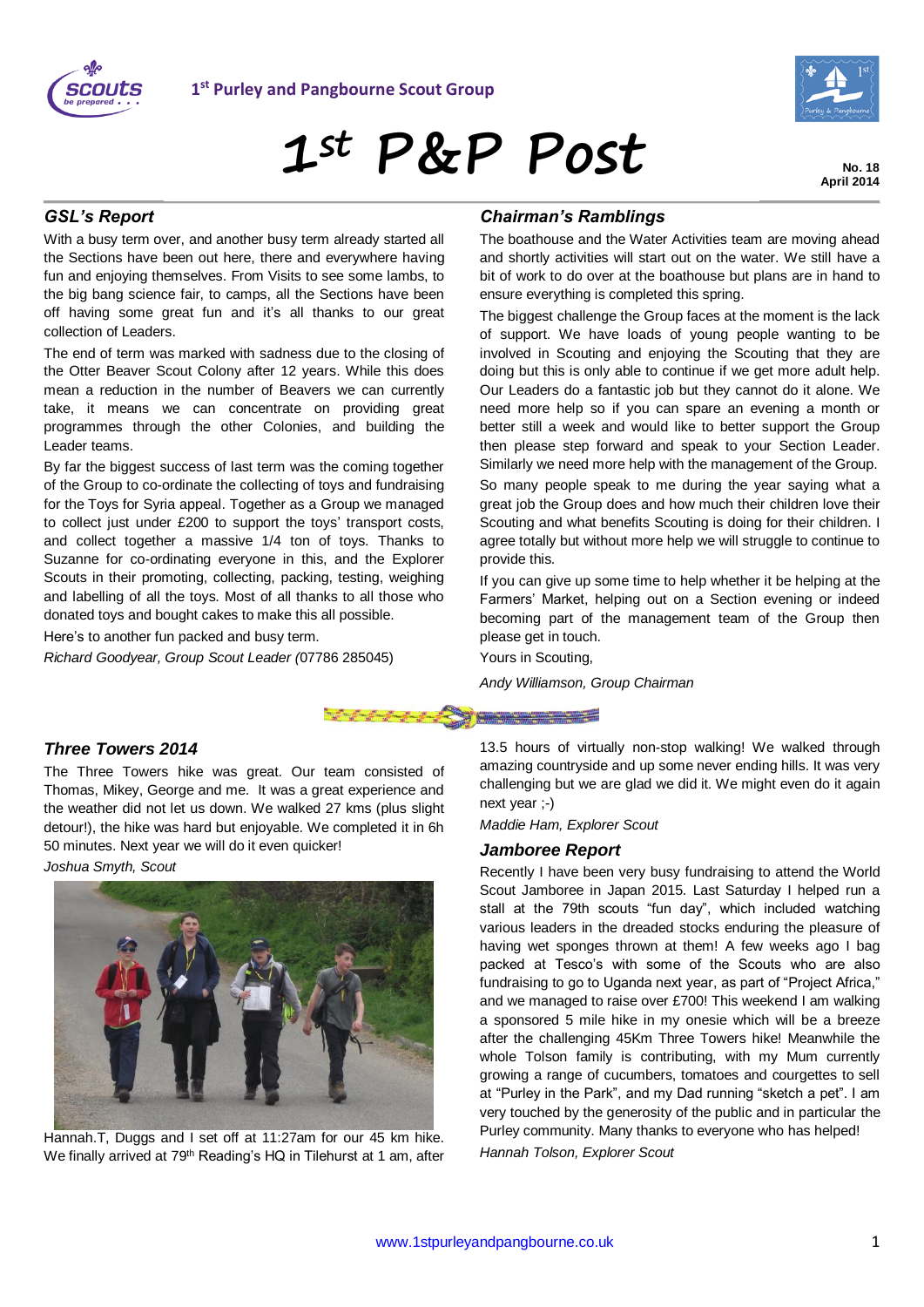





#### *Water Voles Colony*

Our term has been a fun one as usual. We enjoyed an evening on space, where the Beaver Scouts made constellation biscuits and learnt about the planets. Our science continued when we had an evening learning about magnets and circuits and how they work as part of our Imagination badges. These badges were completed with an evening of Hama beads where they Beavers had great fun creating their Hama pictures.

We also gained our Emergency Aid stage 1 badges with an evening on first aid and safety. The Beavers enjoyed wrapping each other in bandages and placing each other in the recovery position. They also learnt how to make an emergency phone call and how to keep themselves safe in the home. This concluded with a fun game of bandaging their lodge leaders with toilet roll!



We were lucky enough to be part of the Toys for Smiles campaign and the Water Voles were very generous in their donations of toys and cakes. Our lodge leaders did a great job of selling the cakes and made a great donation of £28.75 for a very worthwhile cause. Thank you for all your help.

It has been a lovely term and our highlight would be the trip to Rushall Farm to see the lambs and mix with the other two Colonies of the Group. It was a great evening out and we were even lucky enough to see a lamb being born! We look forward to a fun filled summer term.

#### *Tic Tac (Colleen Hughes), Beaver Scout Leader*

#### *Otter Colony*

Despite not having its own Leader, the Otter Colony had a great term, being run by the Leaders from the other Colonies, kind volunteers and Young Leader, Tic Tac (Harry Archer), who provided a constant familiar face over this period of change.

The Beaver Scouts ate lots of chocolate to try to distinguish between Fairtrade and non-Fairtrade and tried welsh cakes and Caerphilly cheese, made handprint dragons and learnt some Welsh for St David's Day. Acknowledging the RSPB Birdwatch Survey, we played Bird Bingo, guessed bird songs and made some 'fat' bird feeders to take home. Following World Water

Day, we learnt about water and tried soap carving (no knives needed!). We made a start towards the Animal Friend Activity badge and must say a big "thank you" to Joolz and Albi Barry, who visited the Colony to tell us all about Buddhism. We also joined with the other Colonies for a great evening of lambs and tractor rides at Rushall Farm and took part in the Explorer Scouts' Toys for Smiles appeal, collecting toys and planting seeds and decorating cakes to raise money.

In the penultimate week of term, the Beavers very sadly said



goodbye and thank you to Tic Tac, who was a brilliant Young Leader in the Colony for several years. The very last meeting was a scavenger hunt and lots of games on the field. As no Leader had been found, it was decided that the Colony could not continue to run after Easter and sadly it has been closed down. Some of the Otter Beaver Scouts have now moved up to Cubs and the rest have transferred to the Polecats Colony. We wish them lots of fun in their new Sections.

*The Beaver Scout Leader Team*

#### *Polecats Colony*

Early in the New Year, the Polecats Colony learnt all about birds ahead of the RSPB Garden Birdwatch. We went on to work on the Global Challenge Badge, with evenings on Burns night, Chinese New Year and Scouting in Spain. A big thank you must go to Nacho's dad for coming and telling us all about the Spanish "Castores"; he taught us the promise, law and sign and a great Spanish game about ping pong balls.

Continuing the global theme by thinking about how we can look after our world, we visited the recycling centre at Padworth, for a fun evening learning all about how we should dispose of our waste. A couple of weeks later we did some of our own recycling, making models and useful things out of our old junk. We also made a start on out Animal Friend badge and took part in the Toys for Smiles appeal.



Out and about again, we enjoyed a super trip to see the lambs at Rushall Farm with the Otters and Water Voles. We also had an opportunity to visit the Scouts' Patrol Camp, where we got to see what the Scouts were up to and toast a few marshmallows! *Sunshine (Fran Jones), Assistant Beaver Scout Leader*

[www.1stpurleyandpangbourne.co.uk](http://www.1stpurleyandpangbourne.co.uk/) 2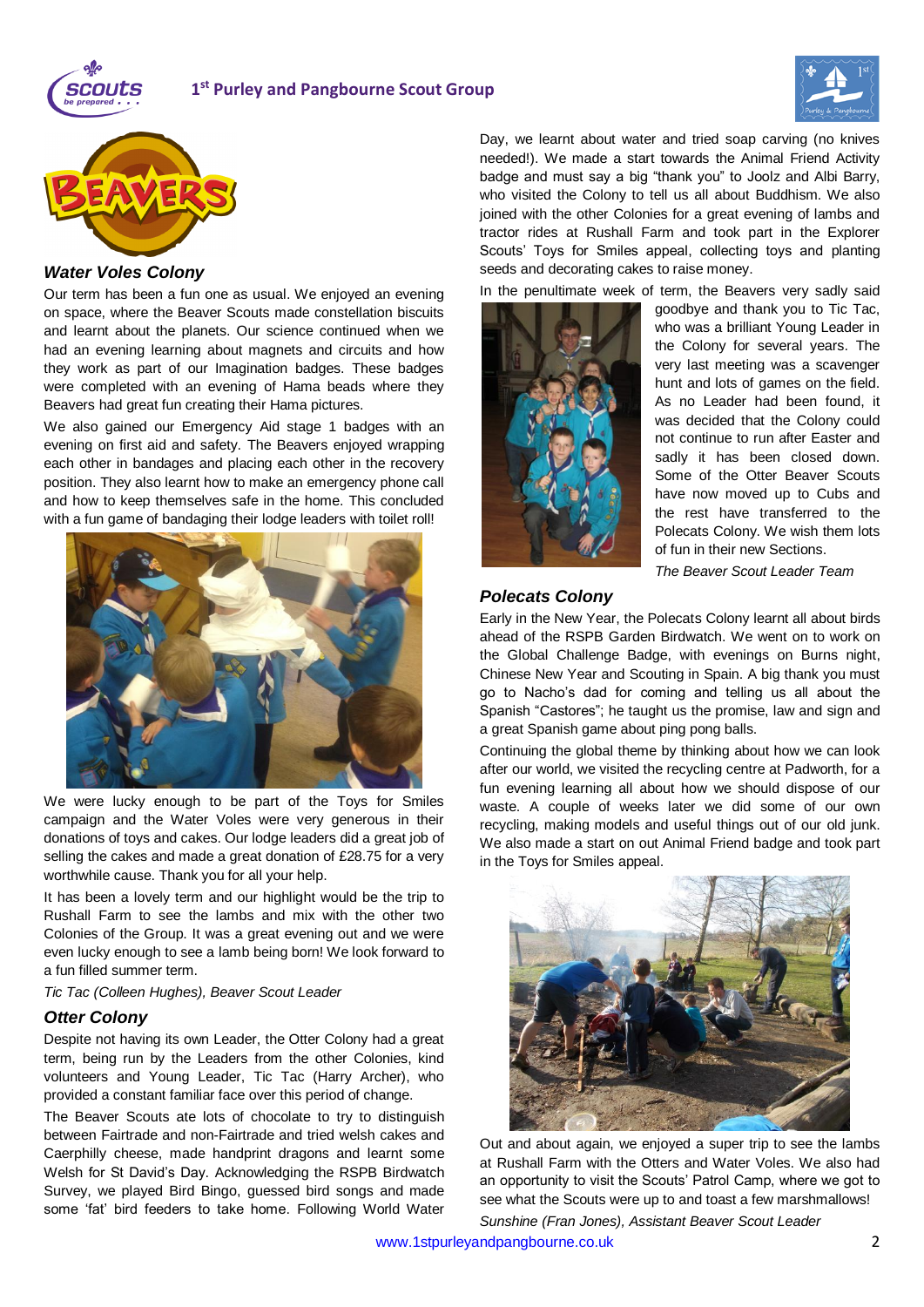

## **1 st Purley and Pangbourne Scout Group**





#### *Kingfisher Pack*

Following the Christmas holidays the Kingfishers, like many of us, spent the first weeks of the New Year trying to focus on health and fitness. We learned about healthy eating and improving our fitness, and went on to try two new games, Goal ball and Kabaddi (Kabaddi Kabaddi Kabaddi Kabaddi Kabaddi Kabaddi………………..). The Healthy eating took a turn for the worse on Burns night when we enjoyed haggis, Irn Bru and the work of Britain's second greatest bard (I'm biased!).



The second half of the term had a scientific theme with an Astronomy night, fun and experiments with vortex cannons and a trip to the Big bang Science fair in Birmingham. We opened up the floor to the Sixers to lead our first ever Cub forum, with Cubs expressing what they like and dislike about Cubs, and explored issues around bullying. The results of the forum will inform our programme choices over the next few months. Cubs told us what they liked best included "The mud" and "walks" and what they enjoyed least "the end" and "walks". Future activities they'd like to do included going to Reading music festival and Visiting the Microsoft HQ in Seattle…..we'll see.

Towards the end of the term we had a great visit to St James the Less and talked about faith, Easter, and the community we live in as well as performing some of the most raucous Hymns the church has ever witnessed

*Akela (Matt Shakespeare), Cub Scout Leader*

#### *Heron Pack*

2014 saw the start of a fitness campaign in the Pack!! It started with a horse race night, which linked both sport and Chinese New Year as 2014 is the year of the horse. Within their sixes the Cub Scouts made their own horse and jockey outfits, complete with tabard and hat. The following week saw 'A night at the races!' Taking it in turns to be the jockey they had to race down the home straight and across the finishing line. Race moves were determined by a throw of a dice! The betting stations were opened and if you picked the winning horse you could exchange your token for a sweet. The evening involved lots of shouting and cheering especially during the Leaders' race!!

With energy levels at a high we continued the term with some circuit training. We were very lucky to have Simon Gibbens, personal fitness coach, come along and set up the circuit with us and introduce all the exercises to the Cubs, ensuring they were all performed correctly. Individual scores were recorded and improvement monitored over a three week period. I am sure



there were some very tired Cubs during those weeks, as the adrenaline kicked in with determination to better the previous week's scores. The focus on fitness concluded with healthy eating, fruit kebabs, pizza and homemade fruit smoothies.

It was then on to some fundraising, in conjunction with the Explorer Scouts' Toys for Smiles Appeal. The Cubs were given the task of organising a mini bazaar to help raise funds towards the shipping of toys collected. They had one week to prepare and the following week was the actual event. There was a huge variety of stalls: raffles, cakes, games, doughnut eating, tombolas and quizzes. Parents, family and friends were invited for the last 30 minutes of the evening to spend some of their well-earned cash!! In just 30 minutes they raised £66.

We finished the spring term with strawberry planting for Mother's Day and a wide game at Sulham.

*Baloo (Judie Pickering), Cub Scout Leader*

cold Monday evenings we were doing things like first aid, small scale pioneering, global challenge activities and an epic quiz. At the weekends we continued our series of training hikes, along with the Friday night Troop, managing to avoid the worst of the water by careful planning of routes. We did miss the hike in February due to bad weather but we made the most of January and March. In January we headed south from the Barn as far as

[www.1stpurleyandpangbourne.co.uk](http://www.1stpurleyandpangbourne.co.uk/) 3



## *Monday Night Scout Troop*

2014 had quite a damp start weather wise, and during the dark